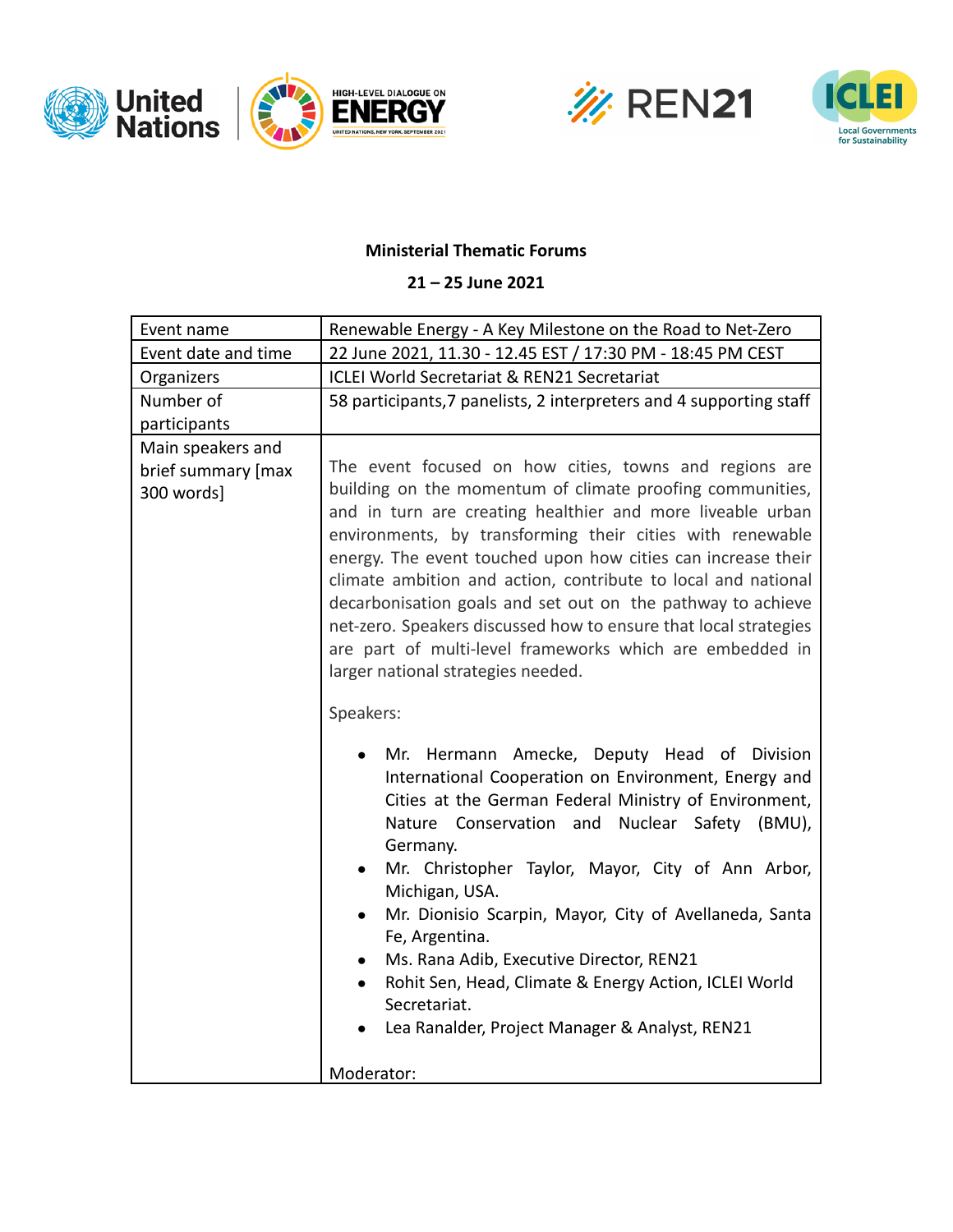





|                       | Ms. Maryke van Staden, Director of ICLEI's Bonn Center<br>$\bullet$<br>for Local Climate Action and Reporting (carbonn®<br>Climate Center).                                                                                                                                                                                                                                                                                                                                                                                                                                                                                                                                                                                                                                                                                                                                                                                                                                                                       |
|-----------------------|-------------------------------------------------------------------------------------------------------------------------------------------------------------------------------------------------------------------------------------------------------------------------------------------------------------------------------------------------------------------------------------------------------------------------------------------------------------------------------------------------------------------------------------------------------------------------------------------------------------------------------------------------------------------------------------------------------------------------------------------------------------------------------------------------------------------------------------------------------------------------------------------------------------------------------------------------------------------------------------------------------------------|
|                       | The event was introduced and moderated by Maryke van<br>Staden. Mr. Hermann Amecke delivered the keynote address<br>highlighting the German leadership's views on net-zero<br>emissions and the role (decentralised) renewable energy can<br>play. This was followed by presentations by Lea Ranalder and<br>Rohit Sen highlighting the trends and developments of<br>renewables in cities and showcasing local best practices with<br>100% renewables respectively. Following this a panel<br>discussion was held on how local governments are<br>implementing enabling policy frameworks that fosters<br>commitments for ambitious renewable energy targets leading<br>them towards achieving net-zero status. The panel included the<br>participation from the Mayor of Avellaneda, Mr. Dionisio<br>Scarpin and the Mayor of Ann Arbor, Mr. Christopher Taylor and<br>Rana Adib. Closing remarks were provided by Maryke van<br>Staden after an active discussion among the panellists and a Q<br>& A session. |
| Key outcomes [max     | The event touched upon the following:                                                                                                                                                                                                                                                                                                                                                                                                                                                                                                                                                                                                                                                                                                                                                                                                                                                                                                                                                                             |
| 100 words]            |                                                                                                                                                                                                                                                                                                                                                                                                                                                                                                                                                                                                                                                                                                                                                                                                                                                                                                                                                                                                                   |
|                       | People, Policy, Practice, and Finance: Enabling strong policy<br>frameworks connecting the local, regional and national level.                                                                                                                                                                                                                                                                                                                                                                                                                                                                                                                                                                                                                                                                                                                                                                                                                                                                                    |
|                       | Increasing opportunities for access to finance for businesses<br>and governments.                                                                                                                                                                                                                                                                                                                                                                                                                                                                                                                                                                                                                                                                                                                                                                                                                                                                                                                                 |
|                       | Raising awareness: Among end users about clean technology<br>and its application in households and for daily use.                                                                                                                                                                                                                                                                                                                                                                                                                                                                                                                                                                                                                                                                                                                                                                                                                                                                                                 |
|                       | Responsibility and ownership: Sustainable public procurement                                                                                                                                                                                                                                                                                                                                                                                                                                                                                                                                                                                                                                                                                                                                                                                                                                                                                                                                                      |
|                       | policies from the government to encourage more cleaner,                                                                                                                                                                                                                                                                                                                                                                                                                                                                                                                                                                                                                                                                                                                                                                                                                                                                                                                                                           |
|                       | efficient and resilient energy infrastructure to be set up.                                                                                                                                                                                                                                                                                                                                                                                                                                                                                                                                                                                                                                                                                                                                                                                                                                                                                                                                                       |
|                       | Integrating renewable energy as a KPI (Key Performance<br>Indicator) and putting a price on pollution linked to fossil fuels                                                                                                                                                                                                                                                                                                                                                                                                                                                                                                                                                                                                                                                                                                                                                                                                                                                                                      |
|                       | through carbon pricing mechanisms for businesses.                                                                                                                                                                                                                                                                                                                                                                                                                                                                                                                                                                                                                                                                                                                                                                                                                                                                                                                                                                 |
| Links to livestream   | https://us02web.zoom.us/rec/share/g5YXYqC4F4zlCunEmzDgp                                                                                                                                                                                                                                                                                                                                                                                                                                                                                                                                                                                                                                                                                                                                                                                                                                                                                                                                                           |
| recording/website/soc | PlhtzY-pg1Jj62viWnajSa4oLNiZO4DlZ5j3e03I-Gv.IJiXDHyAxIMxE                                                                                                                                                                                                                                                                                                                                                                                                                                                                                                                                                                                                                                                                                                                                                                                                                                                                                                                                                         |
| ial media             | Mg                                                                                                                                                                                                                                                                                                                                                                                                                                                                                                                                                                                                                                                                                                                                                                                                                                                                                                                                                                                                                |
|                       |                                                                                                                                                                                                                                                                                                                                                                                                                                                                                                                                                                                                                                                                                                                                                                                                                                                                                                                                                                                                                   |